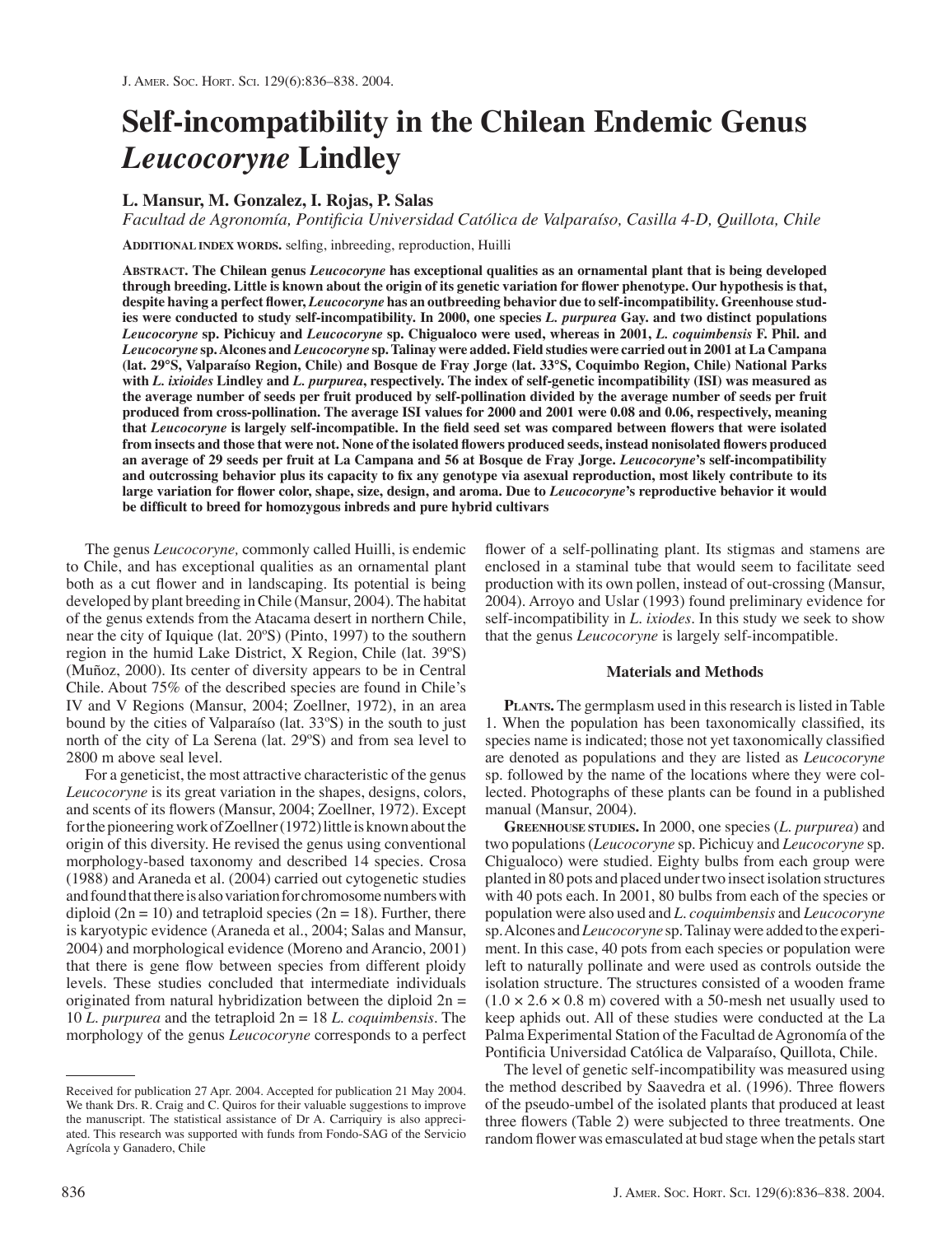Table 1. Collection date and place of origin of the Chilean endemic *Leucocoryne* species used for testing self-incompatibility.

|                            | Date of    |        |          |                 |                     |  |  |
|----------------------------|------------|--------|----------|-----------------|---------------------|--|--|
| Species                    | Collection | Region | Province | City            | Locality            |  |  |
| L. purpurea                | 1998-99    | IV     | Limarí   | Ovalle-Coquimbo | Talinay-Guanaqueros |  |  |
| Leucocoryne sp. Pichicuy   | 1999       | V      | Petorca  | La Ligua        | Pichicuy            |  |  |
| Leucocoryne sp. Chigualoco | 1999       | IV     | Choapa   | Los Vilos       | Chigualoco          |  |  |
| Leucocoryne sp. Alcones    | 1997       | IV     | Limarí   | Ovalle          | Alcones             |  |  |
| L. coquimbensis            | 1996       | IV     | Elqui    | Coquimbo        | Las Tacas           |  |  |
| Leucocoryne sp. Talinay    | 1998       | IV     | Limarí   | Ovalle          | Talinay             |  |  |

Table 2. Average number of seeds per fruit and index of genetic index self-incompatibility (ISI) for six genotypes of *Leucocoryne* 

|                                | 2000z         |                  |                  |                        |                       |                  |                  |      |        |        |
|--------------------------------|---------------|------------------|------------------|------------------------|-----------------------|------------------|------------------|------|--------|--------|
|                                | $Cross-$      | Self-            | Control          | Cross-<br>polinization | Self-<br>polinization | Control          |                  |      |        | No. of |
|                                | polinization  | polinization     |                  |                        |                       |                  | ISI <sup>z</sup> |      | blocks |        |
|                                | (Seeds/fruit) |                  |                  |                        |                       |                  | 2000             | 2001 | 2000   | 2001   |
| L. purpurea                    | 32.7a         | 3.0 <sub>b</sub> | 0.8 <sub>b</sub> | 49.4 a                 | 3.0 <sub>b</sub>      | 1.0 <sub>b</sub> | 0.09             | 0.06 | 28     | 32     |
| Leucocoryne sp. Pichicuy       | 16.0a         | 1.2 <sub>b</sub> | 0.7 <sub>b</sub> | 23.9a                  | 0.2 <sub>b</sub>      | 0.3 <sub>b</sub> | 0.08             | 0.01 | 32     | 21     |
| Leucocoryne sp. Chigualoco     | 12.9a         | 0.9 <sub>b</sub> | 1.7 <sub>b</sub> | 25.4a                  | 0.9 <sub>b</sub>      | 0.4 <sub>b</sub> | 0.07             | 0.04 | 48     | 18     |
| <i>Leucocoryne</i> sp. Alcones |               |                  |                  | 13.3a                  | 0.5 <sub>b</sub>      | 3.3 <sub>b</sub> |                  | 0.03 |        | 23     |
| L. coquimbensis                |               |                  |                  | 15.3a                  | 1.3 <sub>b</sub>      | 1.4 <sub>b</sub> |                  | 0.08 |        | 25     |
| <i>Leucocoryne</i> sp. Talinay |               |                  |                  | 34.0a                  | 4.6 <sub>b</sub>      | 0.0 <sub>b</sub> |                  | 0.10 |        |        |
| Average across species         | 18.5 a        | 1.5 <sub>b</sub> | 1.1 <sub>b</sub> | 25.8a                  | 1.4 <sub>b</sub>      | 1.3 <sub>b</sub> |                  |      |        |        |
| Standard error                 | 1.49          | 0.3              | 0.34             | 1.8                    | 0.36                  | 0.3              |                  |      |        |        |
| No. of reps across species     | 127           | 127              | 126              | 163                    | 163                   | 163              |                  |      |        |        |

\*Means followed by the same letter within a row and a year are not significantly different at the *P ≤* 0.05 using Friedman's multiple comparison  $\approx$  0.2 self-incompatible,  $≥$ 0.5 totallly self-compatible

to gain pigmentation and then manually cross-pollinated with pollen from another plant of the same species or population. A second flower from the same stem was also emasculated at the same stage and manually self-pollinated with mature pollen from the same flower or from another flower from the same plant. A third flower from the same stem was not manipulated at all and was allowed to self-pollinate and left as a control. Crosses were made with mature pollen and receptive pistils. From experience it is known that mature pollen is released by a dehiscent anther and a pistil is receptive as soon as the petals in the buds start gaining pigmentation. The response variable was the number of seeds per fruit.

FIELD STUDIES. In 2001, two field trials were conducted in both La Campana (Valparaíso Region, lat. 29ºS) and Bosque de Fray Jorge (Coquimbo Region, lat. 33ºS) National Parks with *L. ixioides* and *L. purpurea*, respectively. A group of randomized plants was located in each park before flowering and used for the experiment. At La Campana, 11 plants were used and data were taken from one stem per plant. One flower per plant was covered preventing insect pollination. The remaining flowers were not manipulated. Instead, at Bosque de Fray Jorge four plants were covered with a structure similar to the one described before, and nine plants within a 30-m radius were left uncovered as controls. In this case, flowers from all the stems produced by the plants were evaluated. The fruits were collected 16 and 18 Nov. 2001 in La Campana and in Bosque de Fray Jorge, respectively.

**STATISTICAL ANALYSES.**The greenhouse experiments were analyzed considering each species or population of plants each year as independent experiments. Later, the data set from all species and populations was combined and a single analysis done for *Leu-* *cocoryne* as a genus each year. The experiments were conducted in a complete random block design where an inflorescence with its pseudo umbel having at least three flowers (i.e., treatments) was considered a block. Due to the lack of normal distribution of the data; we used Friedman's two-way rank analysis, which is a nonparametric method of statistics analysis. To test the null hypothesis that the treatments within a block are identical, a test of multiple comparison of free distribution based on the sum of ranks was used (Friedman, 1937; Hollander et al., 1973). For this purpose, plants without flowers and those producing no seeds in all three treatments were discarded. The number of plants used for the analyses is listed in Table 2. The index of self-genetic incompatibility (ISI) (Arroyo and Uslar, 1993), was calculated as follows: ISI = average number of seeds per fruit from self-pollination treatments / average number of seed per fruit from crosspollination treatments. The upper ISI value for self-incompatible species is 0.2 and the lower ISI value for complete self-compatible species is 0.5 (Arroyo and Uslar, 1993)

For the field experiments, the number of seeds per fruit of covered and uncovered plants was counted and to make meaningful comparisons, the standard error for the averages were computed (Table 2).

#### **Results and Discussion**

The differences in seed production indicated that *Leucocoryne*  clearly tends to self-incompatibility and out crossing given that no differences were found, in all the species studied, between the manually self-pollinated and the unpollinated control treatments, however, a highly significant number of seeds was produced by